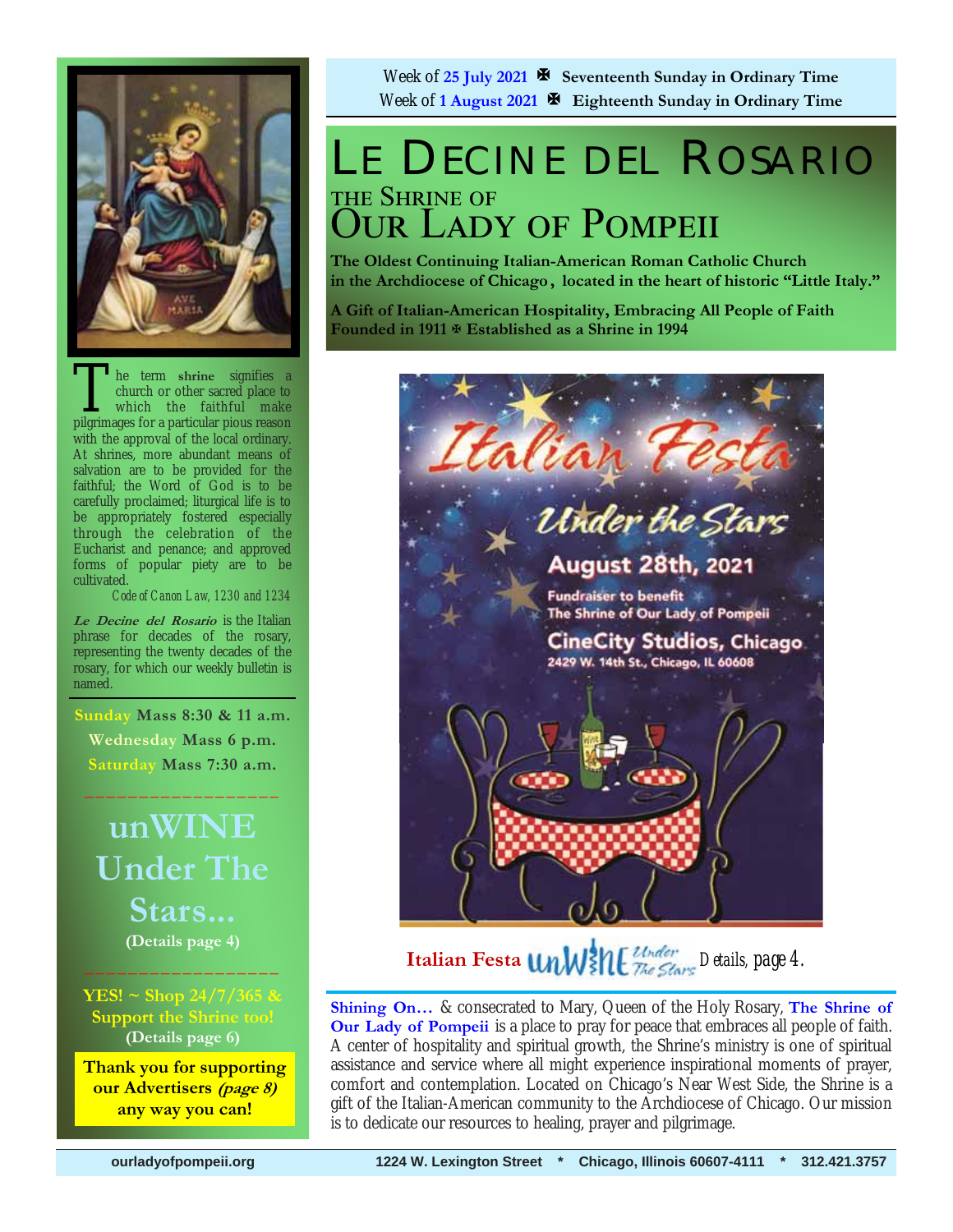A P l a c e t o P r a y f o r P e a c e… *where your heart always has a home!* 

**First Reading** - Elisha feeds a hundred people with twenty barley loaves (2 Kings 4:42-44).

 **Psalm** - The hand of the Lord feeds us; he answers all our needs (Psalm 145).

### **READINGS FOR THE WEEK OF JULY 25:**

| Monday:                                  | Tuesday:       | Wednesday:       |
|------------------------------------------|----------------|------------------|
| Ex $32:15-24$ , $30-34$ ; Ex $33:7-11$ ; |                | Ex 34:29-35;     |
| Ps 106:19-23;                            | $34:5b-9.28$   | Ps $99:5-7, 9$ ; |
| Mt 13:31-35                              | $Ps$ 103:6-13; | Mt 13:44-46      |
|                                          | Mt 13:36-43    |                  |

The English translation of the Psalm Responses from the *Lectionary for Mass* © 1969, 1981, 1997, **READINGS FOR JULY 25:** International Commission on English in the Liturgy Corporation. All rights reserved

> **Second Reading** - Paul urges the Ephesians to live in a manner worthy of the call they received (Ephesians 4:1-6).

**Gospel** - Jesus feeds a large crowd with five barley loaves and two fish (John 6:1-15).

| Thursday:                          | Friday:         |
|------------------------------------|-----------------|
| Ex 40:16-21, 34-38; Lv 23:1, 4-11, |                 |
| Ps 84:3-6a, 8a, 11; 15-16, 27, 34b |                 |
| Jn 11:19-27                        | Ps 81:3-6, 10-1 |
|                                    | Mt 13:54-58     |

in God's way (Ephesians 4:17, 20-24).

never hunger (John 6:24-35).

15-16, 27, 34b-37; Ps 81:3-6, 10-11ab; Mt 14:1-12 **Saturday:**  Lv 25:1, 8-17; Ps 67:2-3, 5, 7-8;

### **READINGS FOF AUGUST 1:**

**First Reading -** The people of Israel receive bread from heaven in response to their grumbling (Exodus 16:2-4, 12-15).

**Psalm** - The Lord gave them bread from heaven (Psalm 78).

#### **READINGS FOR THE WEEK OF AUGUST 1:**

**Monday:** Nm 11:4b-15; Ps 81:12-17; Mt 14:13-21 **Tuesday:**  Nm 12:1-13; Ps 51:3-7, 12-13; Mt 14:22-36 **Wednesday:**  Nm 13:1-2, 25 - 14:1, 26-29a, 34-35; Ps 106:6-7ab, 13-14, 21-23; Mt 15:21-28

**Thursday:**  Nm 20:1-13; Ps 95:1-2, 6-9; Mt 16:13-23

**Friday:**  Dn 7:9-10, 13-14; Ps 97:1-2, 5-6, 9; 2 Pt 1:16-19; Mk 9:2-10

**Second Reading** - Put on the new self that has been created

**Gospel** - I am the bread of life; whoever comes to me will

**Saturday:**  Dt 6:4-13; Ps 18:2-4, 47, 51; Mt 17:14-20

### **MASS IN REMEMBRANCE FOR JULY 25:**

Philip Bartolotta Gilda & Tommy Bartuch Diana Bifero Bozzelli Family Francesca Perillo Camelo Romana & Angelo Caputo Phyllis Marnell Coleman Deceased members of the Colosimo family Judith, Ron, Carmella & Giancarlo Consalvo Suzanne Dalesandro Oscar O. D'Angelo Marie Davino Theresa Davis Carmie (Shoes) De Laurentis Joseph & Theresa Di Buono Salvatore & Marie Di Buono Toni Di Fiore

Sandra Di Paolo Nello, Marilyn & Salvatore Ferrara Fiore Family Donald F. Flynn Nello Fontano Vincent Gemino Gilbert Geras Angela Grespan Sam, Rose & Clara Guardino Carrie Kunz Clara Laino Anthony & Antonette "Babe" Lanzito Midge & Patsy Mancini Cynthia Marano Peter Michael Martino Jeanine Navigato Kenneth Opiela

Mr. & Mrs. Jack Panico Ernesto Ponticiello Provenzano Family Frank Rappa Joseph Rizzo Bernard & Dorcas Roman Laura Roman James V. Russo Sammy Suera Rudolph "Rudy" Tarantino Jimmy Tavolino Jr. Donald, Frances & Michael Jesse Van Camp



Presented by **Urban Autism Solutions** 

**Sundays at the Shrine:**  9:30 a.m. to 12:30 p.m. (While product lasts)

**Today through October 3**  (Weather permitting)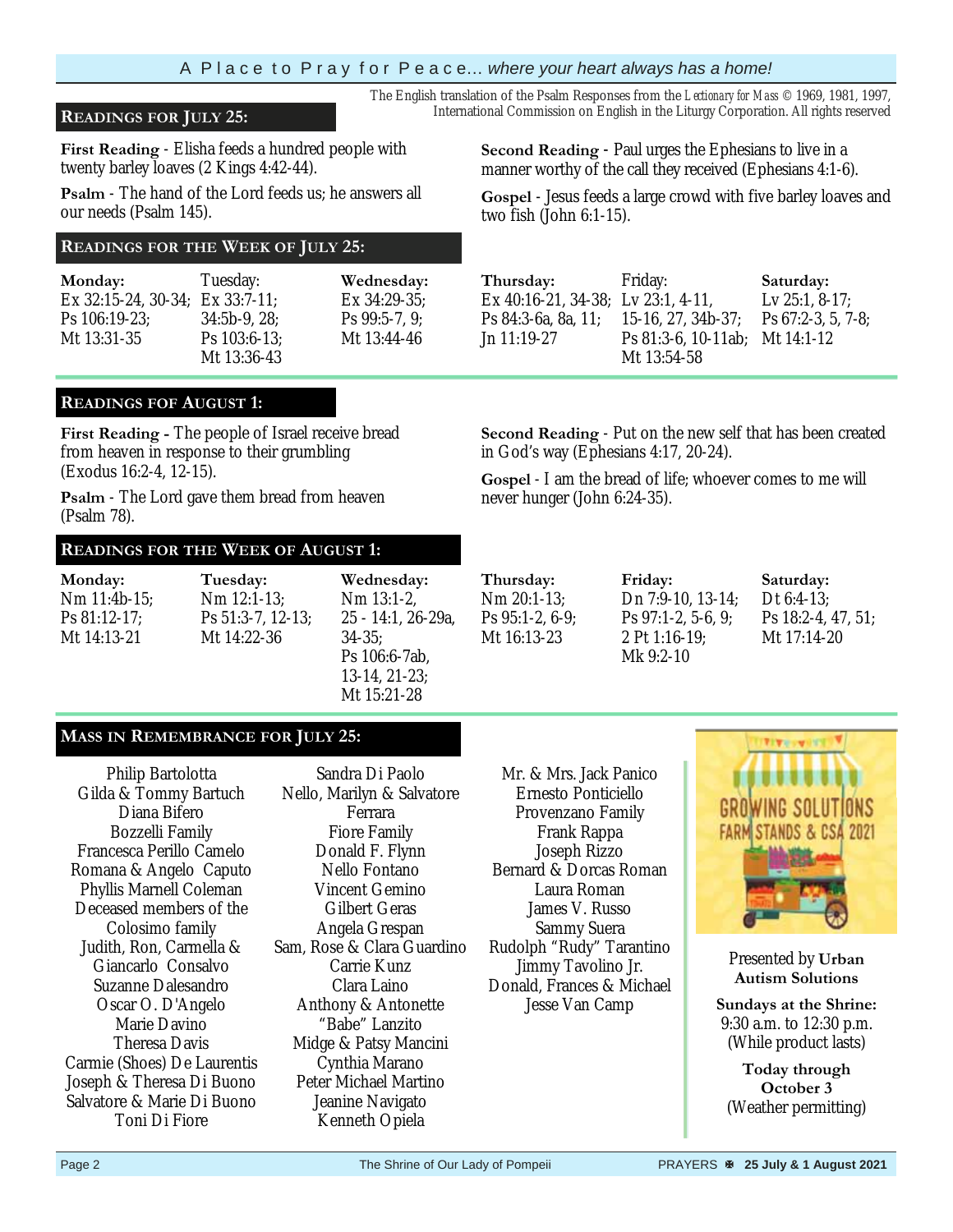#### **PRAYERFUL INTENTIONS FOR JULY 25:**

Special Intentions of Baroud Family Esther Bartolatta Peachie Basile Rachel Bishop Eleanore Camardo Capitanini Family / Italian Village Capuano Family Mrs. Linda Caputo Bea Cunningham Barry Dalesandro Michael D'Alexander Annamarie Di Buono

James Di Fiore Anthony, Lucy & Josephine Fiore Norine Forbes Fr. Mike Gabriel Joan Galullo Marge Gamble Josefa Antelma Garcia de Villareal Colleen Grant Craig Grant Mike Johannsen Cathy La Rocco Denna Laing

Carl Liture Paul Lutton Grace Macaluso Marco Ken Mercury Amber Miller Cheryl Mitricic Andy Montano Carmella Morris Sam Mosillami Mary Murray Mase & Laverne Narcissi Albertina Novotny Mary Porenti Phyllis Reda

Lou Ann Riedel Denise Rodriguez John Savino Barbara Schifler Nancy Screiber Jeannine Valentino Renée Van Camp Leonarda Vanglia Jamie & Nicholas Vayda Tango Vera Alice Weiner Cpt. David Weir Souls in Purgatory

**PLEASE NOTE: Names submitted for PRAYERFUL INTENTIONS** will remain listed for 4 weeks (2 issues). Please contact the office to submit your request. Thank you!

## *Join us* **In Person (!) Prayer Walk with Mary, the Mother of God**

## **Saturday, August 21 9 - 10:30 a.m.**

Arrigo Park (Peanut Park), across the street from the Shrine, provides a perfect place to leisurely walk and reflect on Mary, the Mother to All.

We'll share Scripture, prayer, stories and poetry in the wake of our celebration of the Feast of the Assumption, August 15. Park benches give several opportunities to sit during this gentle walk.

### **Register Online: www.ourladyofpompeii.org.**



**\*** This pilgrimage will be led by **Julie Berggren, MA,** a spiritual director, chaplain & retreat leader.

**\*** For questions or further information on pilgrimages, **contact Cathy Lentz:**  clentz@ourladyofpompeii.org \* 312.421.3757

#### **All are welcome.**

**Events are subject to cancellation, postponement or transfer to a virtual format.** 

A Fundraiser to Benefit **The Shrine of Our Lady of Pompeii** 

Join us for an **Italian Festa!**



## **Saturday, August 28**

## **We are back together again to celebrate great entertainment and Italian cuisine!**

\* Hors d'oeuvres at 6:30 p.m., followed by buffet dinner and dessert, with a complimentary bottle of red & white wine at each table \* Entertainment and cash bar \* Complimentary valet parking

**CineCity Studios…**  In collaboration with CineSpace Studios **2429 W. 14th Street, Chicago, IL 60608** 

For an invitation, go to: **www.ourladyofpompeii.org** or email: **mlp@ourladyofpompeii.org**  or call: **312.421.3757.**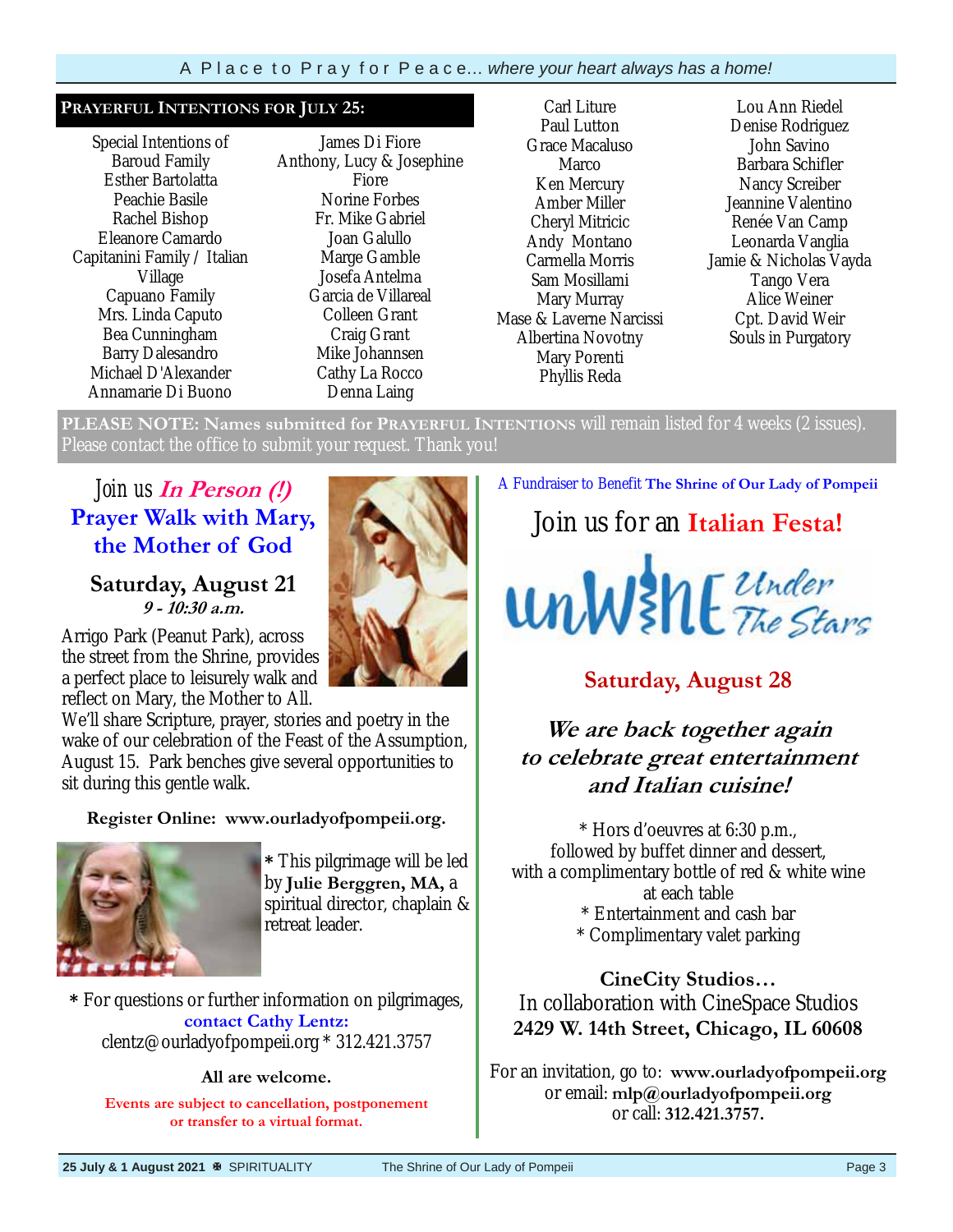*All Deceased Members from the Old Neighborhood All the Deceased Members of* 

*the Pompeii Auxiliary* 

Isabelle Albanese Richard Albanese Ignacio Ambubuyog John & Lena Arpino Mary Bartucci Gilda Bartuch James V. Battaglia Battaglia Family Louis & William Biegler & Family Antonio Bifero Anna & Bruno Bracco Vito Brunetti Camelia Bufalino Italia Nella Calabria Italo & Isabella Calabria Calabria Family Gemma Candreva Argondizzo Paul Capuano Vittoria Cesario Cesario Family Celestino & Saletta Chiordi Robert S. Clementi Phyllis Coleman Robert J. Colosimo Magdalena Concepcion Theresa Confessore Paul Corso Vera Concetta Cullen Marian & Robert Cunov Joseph J. Dalesandro Suzanne Dalesandro

Dalesandro & Inedino Families Oscar O. D'Angelo Danza & Messina Family Giovanna D'Arrigo Marie Davino Ralph Robert Davino Robert Anthony Davino Carmen "Shoes" De Laurentis Joseph & Theresa Di Buono Salvatore & Marie Di Buono Rose Di Buono Alesia Anthony & Margaret Di Fiore Antoinette "Toni" Di Fiore Di Lorenzo Family Dominic Di Frisco Autilia Di Nunzio Anthony M. Discepolo, Sr. La Verne Dondlinger Jill Epsteen Nicole M. Falbo Nello & Marilyn Ferrara Salvatore Ferrara The Fiore Family Alex & Mary Fosco Mary Aragosa Fragomeni Joseph Gambino Lucien Gambino Vivian Gambino Joseph L. Gambino, Jr. Garramone Family Vincent Gemino Jonathan Gouoitis Joanne Grant

Angela & Mario Grespan Richard Grieco Clara Guardino Sam & Rose Guardino Mary Impasto Peter B. Impasto Tony Izzi Walter & Stella Jagielnik Anna Marie Jenero Dr. Julio Jimenez Clara Laino Dominic "Lee" Laino Leonard Laino Louis & Josephine Laino Rafael L. Lamasan Anthony & Antonette "Babe" Lanzito Joseph & Tomasina Lanzito & Family Alba LoVerde Wright Edith Luciani Kenneth M. Maslak Annette Mategrano Dave Mc Carty Ted P. Milos Terry Milos Vincenzzo Morici Mosillami Family Nocerino Family Marie Palello Diane Panico Nancy Panico Nick & Filomena Panico Louis Panico, Jr. Francesca Perillo Camelo Rose Periziani Samuel "Blackie" Pesoli

Eleanor & Guy Poderino Tom Priley Leonard Rago Balthasar & Sarafina Rappa Frank Rappa Raso Family Elisabetta Raspa Saverio L. Raspa Louis Reda Hugh William Ridgeford Rinella & Capone Families Louis Roberts Theresa Roberts Ben & Dorcas Roman Lawrence & Angie Rosone Joseph Russo Lena & Louis Scannicchio Joseph Scarpaci *St. Elena Society Members*  James & Phyllis Stafford Jennie Mae & Edward Strama Tancredi Family Angela & Rudy Tarantino James Tavolino, Jr. Marie Tebbano Tom & Irene Tobin Frank Trotti Agatha Tunzi Donald & Frances Van Camp John Van Weir Bernadette Worobey

### **PRESSURE**

A diamond is a chunk of coal that has made good under pressure.  $\sim$  Anonymous

### **A SECRET**

The secret of happiness is to count your blessings while others are adding up their troubles.  $\sim$  Anonymous



**UPDATE ~ Margaret's Lemonade Stand began Fundraising for the Shrine Sunday, June 27th…** 

& has reached **90% of her GOAL!!** Follow her progress on **Insta-Gram & Facebook,** where you can see her goal & what she raises daily. She also travels to farmers' markets and other places to raise money for her goal. **Donations of any amount** can still be given!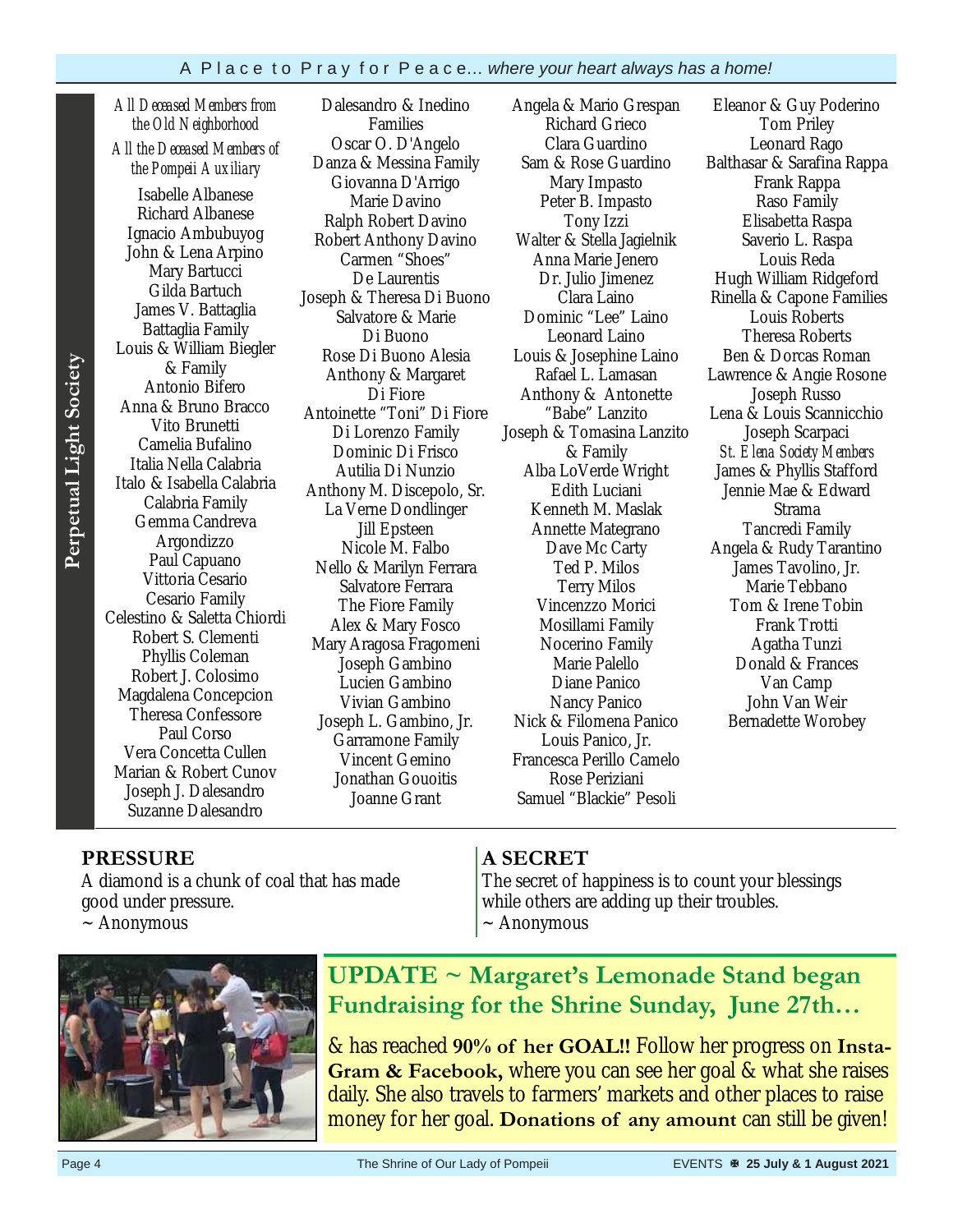## **Garden of**  *Ca* **GIFT** a Loved One this Season of Sun & Celebration!



# A Unique, One-of-a-Kind Gift!

## **Engraved Memorial Pavers**

The Puccini Family POLARENGRAVING.COM

your information, Each 4"x8"

#### Order info provided by the provided by the provided by the property of the property of the property of the property of the property of the property of the property of the property of the property of the property of the property of th

| Name:       |                                                                                                                                                                                                                                                                                                                                                                      |  |
|-------------|----------------------------------------------------------------------------------------------------------------------------------------------------------------------------------------------------------------------------------------------------------------------------------------------------------------------------------------------------------------------|--|
| Address:    | the property of the control of the<br>the contract of the contract of the contract of the contract of the contract of<br><b>The Contract Contract of Contract Contract Contract Contract Contract Contract Contract Contract Contract Contract Contract Contract Contract Contract Contract Contract Contract Contract Contract Contract Contract Contrac</b><br>- 3 |  |
| Cell Phone: | the control of the control of<br>the company of the company of the<br>Home Phone:                                                                                                                                                                                                                                                                                    |  |

Brick Size 4"x8" - PLEASE ENTER YOUR TEXT IN THE TABLE BELOW: Please PRINT Clearly and Legibly to avoid errors...

|        | $1\quad 2$ | 3 |       | 4 <sub>5</sub> | 6 7 | 89 | 10 |  | 11 12 13 14 15 16 17 |  |  | 18 | 19 20 |  |
|--------|------------|---|-------|----------------|-----|----|----|--|----------------------|--|--|----|-------|--|
| Line 1 |            |   |       |                |     |    |    |  |                      |  |  |    |       |  |
| Line 2 |            |   | ----- |                |     |    |    |  |                      |  |  |    |       |  |
| Line 3 |            |   |       |                |     |    |    |  |                      |  |  |    |       |  |

| <b>Example:</b> |   |   |   |   | 6 |   | 8 | 9 |   |   |                        |   |   |   |   |   | 19 | 20 |
|-----------------|---|---|---|---|---|---|---|---|---|---|------------------------|---|---|---|---|---|----|----|
| Line 1          | 0 |   | S | P | А | c | E | S |   | М |                        | x | м | υ | м |   |    |    |
| Line 2          | н | А | R | A | c |   | Е | R | s |   | о                      | N | Ε |   |   | н |    |    |
| Line 3          |   | N | E |   | o | N |   | Α |   | 4 | $\checkmark$<br>$\sim$ | 8 | в | n |   |   | Κ  |    |



Each 4" x 8" paver costs \$250.00. Please use the form above and proof your information, as inaccurate or unreadable info provided by you, will result in an additional \$100.00 charge to replace the paver.

Please complete One Form per Brick. Make checks payable to "The Shrine of Our Lady of Pompeii" and submit forms and checks to Marcia Piemonte. Questions? mlp@ourladyofpompeii.org or 312.421.3757, x310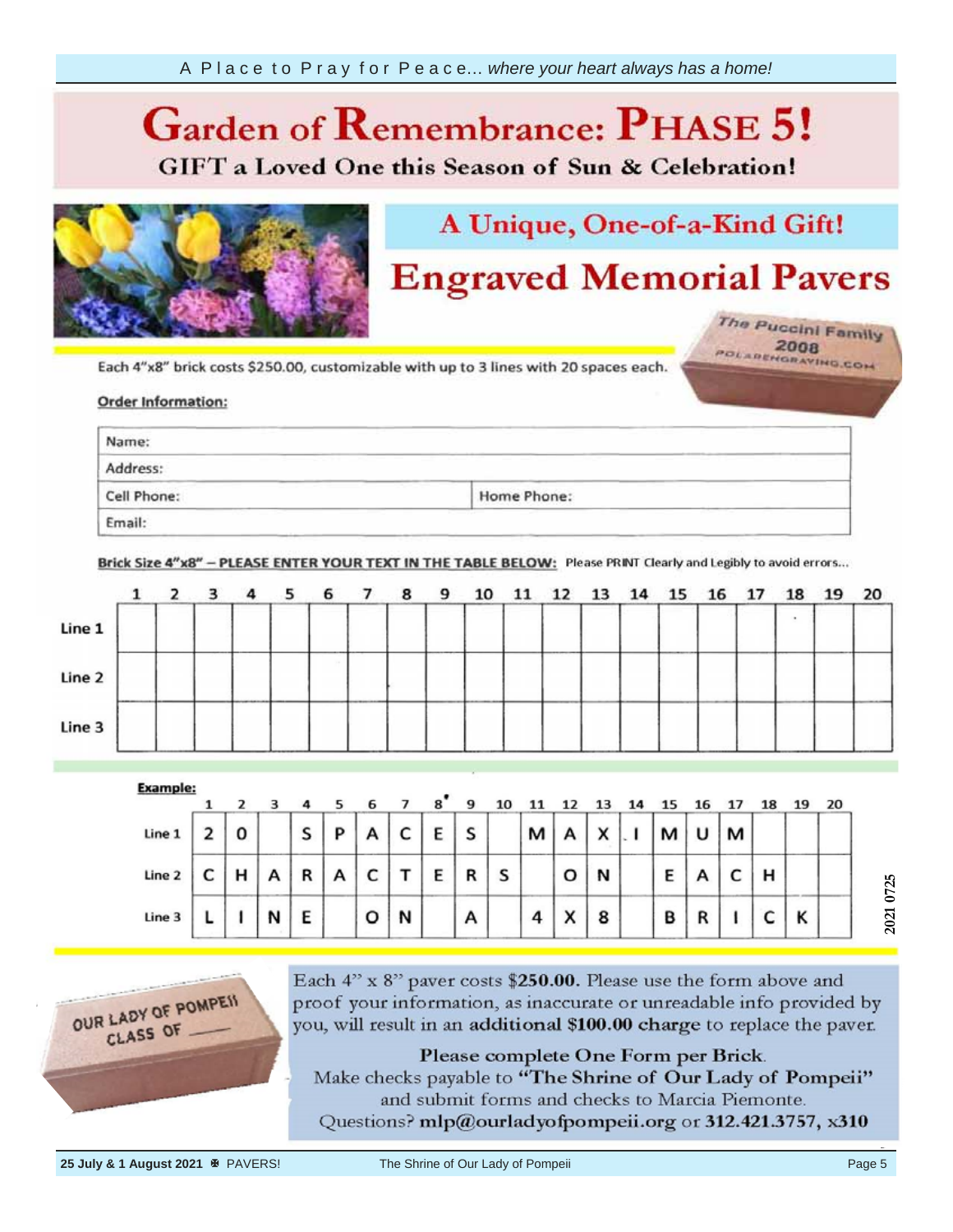### A P l a c e t o P r a y f o r P e a c e… *where your heart always has a home!*

**Seventeenth Sunday in Ordinary Time July 25, 2021** 

The eyes of all look hopefully to you, and you give them their food in due season. *~ Psalm 145:15*

**Eighteenth Sunday in Ordinary Time August 1, 2021**

Do not work for food that perishes but for the food that endures for eternal life. *~ John 6:27a*

## **JOIN UP at the SHRINE Shrine Auxiliary**

**meeting Sept. 12, 10 a.m.**

We look forward to seeing our **Beloved Regulars** & welcoming **New Men & Women**  who would like to check us out!

**ShrineAuxiliary@gmail.com**

**LINK:** https:// www.ourladyofpompeii.org/ daily-reflections/



**60 Second Reflections**  emailed directly to your inbox **five days a week**. Send your name & email to **Reflections @ourladyofpompeii.org** 

**SHOPPING…** 

Perhaps **you shop via Amazon…** did you know you can **support the Shrine**  as an Amazon Smile Charity at **no cost to you?** 

**Use the Link below to participate,** share with family, friends and coworkers. We can benefit thru your purchases **24/7/365!**

https://smile.amazon.com/ch/36-2170896



## **In case you missed it or would like to revisit...**

**Creative Ways to Strengthen your Spirituality from The Shrine of Our Lady of Pompeii!**  Be blessed with Spiritual moments, virtual events and other offerings

Go to **ourladyofpompeii.org/news** or use these links:

**♥ "Mercoledi Moments," Sunday Reflections, Gospels** and **Homilies, 60 Second Reflections** even **Blooper Reels! https://www.ourladyofpompeii.org/news/virtual-meditation/** 

**♥** Our **Special COVID Novena** to **Our Blessed Mother**:  **https://www.ourladyofpompeii.org/special-covid-19-novena/** 

We ask her to intercede for us during these difficult times of COVID. **Start at Day 1**, where we offer a different petition daily for healing, discovery of a vaccination, relief from anxiety, among other requests.

**♥ "Like"** our **FaceBook page**: **Our Lady of Pompeii Shrine** 

**♥ Blogs, Bi-Weekly Bulletins** with daily readings, names to pray for, upcoming events: **https://www.ourladyofpompeii.org/news/** 

Please feel free to invite friends, family, co-workers, to participate with us as we turn to Our Lady of Pompeii for comfort and protection.

Not yet connected to The Shrine of Our Lady of Pompeii? Email **mps@ourladyofpompeii.org** and you will be! (but **ONLY** if **you do not already receive** our **emails!)**

## Shrine Logistics:

**DAILY MASS:** around the corner at **Our Lady of the Holy Family**, 1335 W. Harrison St., Chicago. 312.243.7400.

**OLHFParish@archchicago.org** for weekly schedule and updates.

**DAILY MASS & CONFESSION TIMES: St. John Paul II Newman Center at UIC,** 700 S. Morgan Street, Chicago, 312.226.1880. **Mass Times:** Su 11 a.m; M - F: 12:05 p.m.; **Confessions:** By Appointment: **JP2NEWMAN@GMAIL.COM**

**WASHROOMS** next door, downstairs in Shrine Hall.

**PLEASE REMEMBER The Shrine of Our Lady of Pompeii**  in your **will**. Contact Mary Beth Howard 312.421.3757, ext. 319 or mbhoward@ourladyofpompeii.org. **Thank you!** 



**Has your Contact Information (Address, Email, Phone) Changed?**

Please let us know! **312.421.3757**  or **mps@ourladyofpompeii.org**.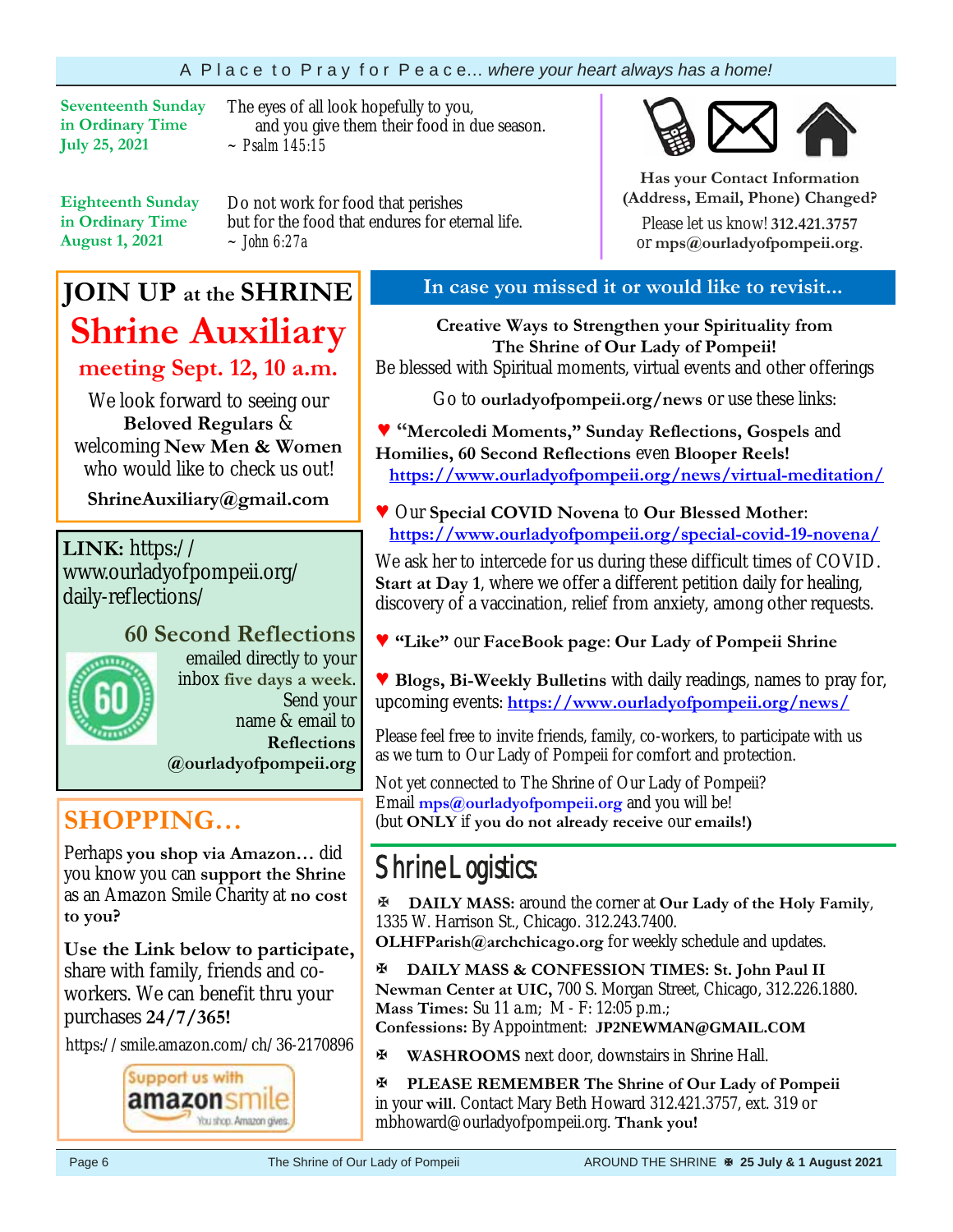# **Shrine Directory** Schedule of Services,

#### **Weekday Masses:**

 6:00 p.m. **Wednesday evenings** 7:30 a.m. **Saturday mornings**

**Sunday Eucharistic Liturgies:** 8:30 a.m. & 11 a.m.

**Padre Pio Prayer Cenacle** 6 p.m. **1st & 3rd Wed.** of month

**Anointing of the Sick:** temporarily suspended due to the coronavirus.

**Shrine Auxiliary Meetings: Sunday, September 12 Join Us,** 10 a.m. in the Shrine Hall. **shrineauxiliary@gmail.com** 

**OLP Alumni & Friends:**  Join us!! **gracedv@aol.com** 

## Shrine Staff:

| Rev. Richard N. Fragomeni, PhD         |          |
|----------------------------------------|----------|
| Rector                                 | ext. 317 |
| <b>Mary Beth Howard</b>                |          |
| <b>Business Manager</b>                |          |
| mbhoward@ourladyofpompeii.org ext. 319 |          |
| <b>Marcia Piemonte</b>                 |          |
| Director of Development/Special Events |          |
| mlp@ourladyofpompeii.org               | ext. 310 |

**Programs and Groups**

**Volunteers always welcome** at the Shrine, call **312.421.3757.** Join us!!

**Shrine LITURGICAL MINISTRY VOLUNTEER** Forms are located on tables at the back of the church.

**60 Second Reflections:** https:// www.ourladyofpompeii.org/dailyreflections/

 **Reserve a few moments 5 days a week**  for the daily Scripture commented on by our **"60 Second Reflections"** above. Sign up to receive it directly to your inbox by emailing your name & address to reflections@ourladyofpompeii.org.



| Catharine M. Lentz, JD, MA<br>Director of Pilgrimage Ministry<br>clentz@ourladyofpompeii.org | ext. 306 |
|----------------------------------------------------------------------------------------------|----------|
| <b>Mary Shimandle</b><br>Communications Coordinator<br>mps@ourladyofpompeii.org              | ext. 323 |
| J. Carl Wachsmann, M.A.<br>Pastoral Associate<br>carl@ourladyofpompeii.org                   | ext. 315 |
| Archives/Sacramental Records<br>records@ourladyofpompeii.org                                 | ext. 303 |

## Schedule of Presiders through Sunday, August 1:

| $6:00$ p.m.<br>❖<br>$7:30$ a.m.<br>❖<br>8:30 & 11:00 am<br>❖<br>$6:00$ pm<br>❖<br>$7:30$ am<br>❖<br>8:30 & 11:00 am<br>❖ | Wednesday, July 21:<br>Saturday, July 24:<br>Sunday, July 25:<br>Wednesday, July 28:<br>Saturday, July 31:<br>Sunday, August 1: | Tverdek<br>Fragomeni<br>Groark<br>Fragomeni<br>Fragomeni<br>Fragomeni                     |  |  |  |  |
|--------------------------------------------------------------------------------------------------------------------------|---------------------------------------------------------------------------------------------------------------------------------|-------------------------------------------------------------------------------------------|--|--|--|--|
| Executive/Financial<br>Council:                                                                                          | John Calfa<br>Velda Davino<br>Tracey Di Buono<br>Patricia Perillo                                                               | <b>Tomasina Perry</b><br><b>Brian Roman</b><br>Regina Scannicchio<br>Dave Van Camp        |  |  |  |  |
| <b>Commissions:</b><br>Engagement:<br>Cindy Conrath<br>Daniel Conrath                                                    | Lissa E. Druss, Cav. OSRI<br>Marcia Piemonte<br>Jaclyn Puccini<br>Jim Puccini<br>Joyce Puccini                                  | Liturgical:<br>Dan Overstreet<br><b>Julie Priest</b><br>Josephine Rizzo<br>Carl Wachsmann |  |  |  |  |

## Stewardship Report

#### **FINANCIAL REPORT FISCAL YEAR (2021-2022)**

#### **YTD thru July 11, 2021**  Operating Collection Budgeted \$ 6,667 Operating Collection Received \$ 4,746\* YTD Difference  $\qquad \qquad$  \$ (1,921) **Source of Support**  Masses \$ 3,556

Give Central  $\qquad \qquad$  \$ 1.190  $\overline{\phantom{a}}$  ,  $\overline{\phantom{a}}$  ,  $\overline{\phantom{a}}$  ,  $\overline{\phantom{a}}$  ,  $\overline{\phantom{a}}$  ,  $\overline{\phantom{a}}$  ,  $\overline{\phantom{a}}$  ,  $\overline{\phantom{a}}$  ,  $\overline{\phantom{a}}$  ,  $\overline{\phantom{a}}$  ,  $\overline{\phantom{a}}$  ,  $\overline{\phantom{a}}$  ,  $\overline{\phantom{a}}$  ,  $\overline{\phantom{a}}$  ,  $\overline{\phantom{a}}$  ,  $\overline{\phantom{a}}$ 

**To Donate** your **Sunday Offering Online:** 

**\*** go to **www.GiveCentral.org,** Shrine of Our Lady of Pompeii *or* 

**\* TEXT "Sunday"** to **312.553.0753 for ELECTRONIC GIVING** \_\_\_\_\_\_\_\_\_\_\_\_\_\_\_\_\_\_\_\_\_\_\_\_\_\_\_\_\_\_\_\_\_

**THANK YOU** for your thoughtful generosity & ALL you do to keep us going! \_\_\_\_\_\_\_\_\_\_\_\_\_\_\_\_\_\_\_\_\_\_\_\_\_\_\_\_\_\_\_\_\_

#### **The Shrine** is **not subsidized** by the **Archdiocese of Chicago** and **relies solely on your continued generosity.**

We know that you cannot always worship with us. Your *Sunday Giving* underwrites every annual operating expense and we appreciate your kindness in this regard.

#### **SAINTS & SPECIAL OBSERVANCES**

#### **Week of July 25, 2021:**

| Sunday:   | World Day for Grand-    |
|-----------|-------------------------|
|           | parents and the Elderly |
| Monday:   | Ss. Joachim and Anne    |
| Thursday: | Ss. Martha, Mary, and   |
|           | Lazarus                 |
| Friday:   | St. Peter Chrysologus   |
| Saturday: | St. Ignatius of Loyola  |

### **Week of August 1:**

| Monday:   | St. Eusebius of Vercelli;          |
|-----------|------------------------------------|
|           | St. Peter Julian Eymard            |
|           | <b>Wednesday:</b> St. John Vianney |
| Thursday: | Dedication of the Basilica         |
|           | of St. Mary Major                  |
| Friday:   | The Transfiguration of             |
|           | the Lord;                          |
|           | Hiroshima Memorial Day;            |
|           | <b>First Friday</b>                |
| Saturday: | St. Sixtus II. Companions;         |
|           | St. Cajetan;                       |
|           | <b>First Saturday</b>              |
|           |                                    |